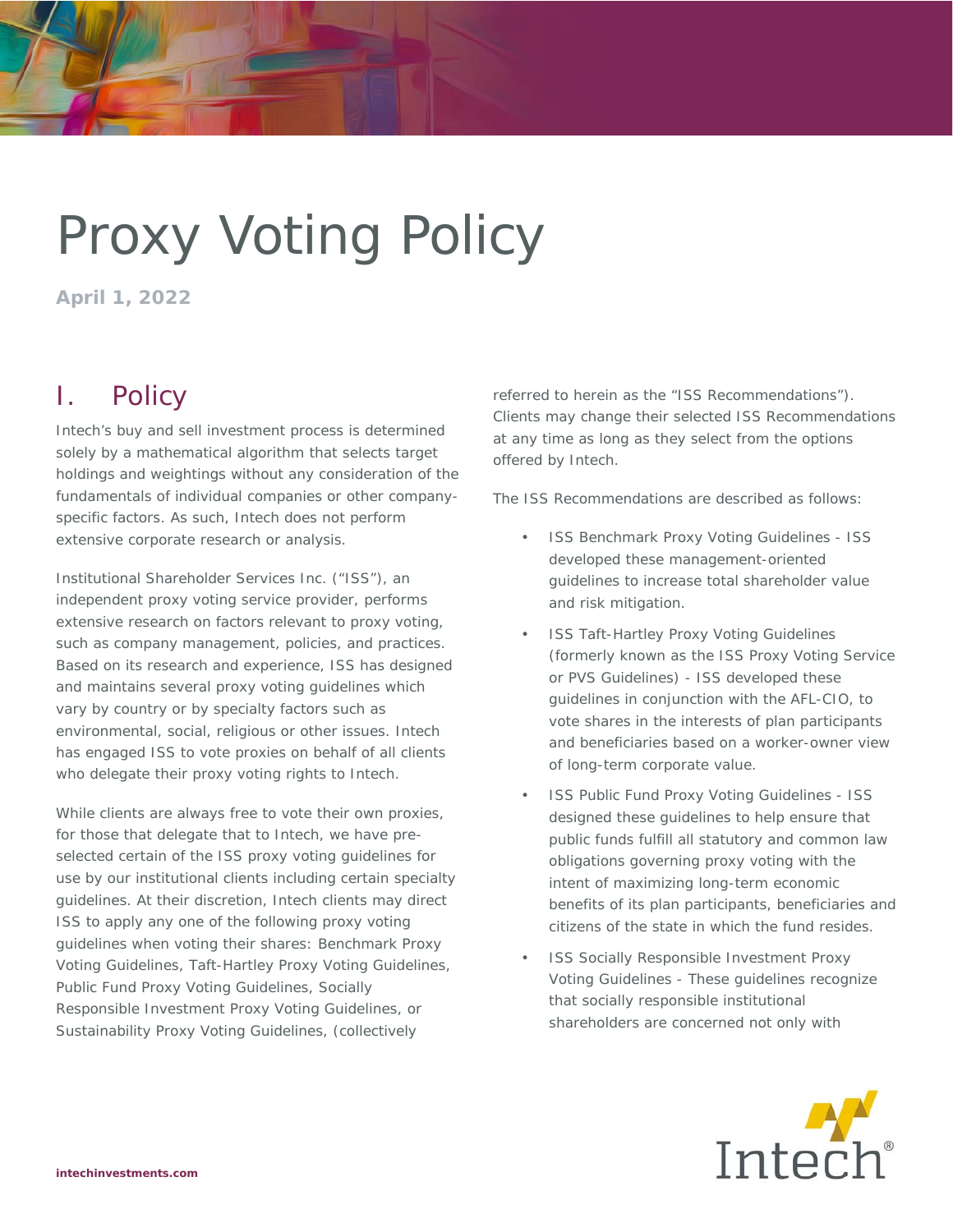economic returns to shareholders and sound corporate governance, but also with the ethical behavior of corporations and the social and environmental impact of their actions.

• ISS Sustainability Proxy Voting Guidelines – These guidelines are designed for investors seeking environmental, social, and corporate governance ("ESG") integration. They seek to promote support for recognized global governing bodies promoting sustainable business practices advocating for stewardship of the environment, fair labor practices, non-discrimination, and the protection of human rights. Generally, the Sustainability Guidelines will take as their frame of reference internationally recognized sustainability-related initiatives such as the United Nations Environment Programme Finance Initiative (UNEP FI), United Nations Principles for Responsible Investment (UNPRI), United Nations Global Compact, Global Reporting Initiative (GRI), Carbon Principles, International Labour Organization Conventions (ILO), CERES Principles, Global Sullivan Principles, MacBride Principles, and environmental and social European Union Directives. Each of these initiatives seeks to promote a fair, unified and productive reporting and compliance environment which advances positive corporate ESG actions that promote practices that present new opportunities or that mitigate related financial and reputational risks. On matters of corporate governance, executive compensation, and corporate structure, the Sustainability Guidelines are based on a commitment to create and preserve economic value and to advance principles of good corporate governance.

Intech will not accept direction in the voting of proxies for which it has voting responsibility from any person or organization other than ISS and shares will only be voted in accordance with the ISS Recommendations selected or accepted by the client. Additional information about ISS and the ISS Recommendations is available at www.issgovernance.com. To review specific aspects of the ISS Recommendations, select "Policy Gateway" from the ISS website's menu, then "Current Policies," and

either "Americas" for the U.S. Benchmark Proxy Voting Guidelines or "Specialty Policies" for any of the other ISS Recommendations offered by Intech.

As stated previously, Intech will only accept direction from a client to vote proxies for its account pursuant to the ISS Recommendations selected or accepted by the client. Effective January 1, 2019, when Intech is granted proxy voting authority, and unless otherwise directed by a client, the default proxy voting guideline for a client will be the ISS Sustainability Proxy Voting Guidelines. Clients are deemed to have accepted this choice unless or until the client directs Intech to employ a different set of guidelines or revokes its delegation of proxy voting authority. At present, voting proxies according to ISS Sustainability Proxy Voting Guidelines is attractive to many prospective clients and is expected to result in causing Intech to gain and retain clients interested in sustainability initiatives. The potential conflict of interest associated with using this as the default guideline and Intech's procedure for mitigating this conflict are discussed in the conflicts of interest section below. Of course, clients are always welcome to retain proxyvoting authority, revoke previously granted proxy-voting authority, or select one of the other proxy voting guidelines offered by Intech and ISS at any time. In the rare event that a client chooses to delegate proxy voting to Intech, does not wish to choose any of the ISS Recommendations offered by Intech and is not subject to any legal duty to vote in accordance with any specific guidelines, the client may opt to direct ISS to auto vote all of its proxies in favor of management.

Intech understands the importance of exercising its clients' votes and will take all reasonable steps to exercise this right in all cases. However, in some circumstances, it is impractical or sometimes impossible for Intech to vote. For example, with respect to clients that have elected to participate in securities lending, it is generally impractical and sometimes impossible for Intech to call back securities to vote proxies.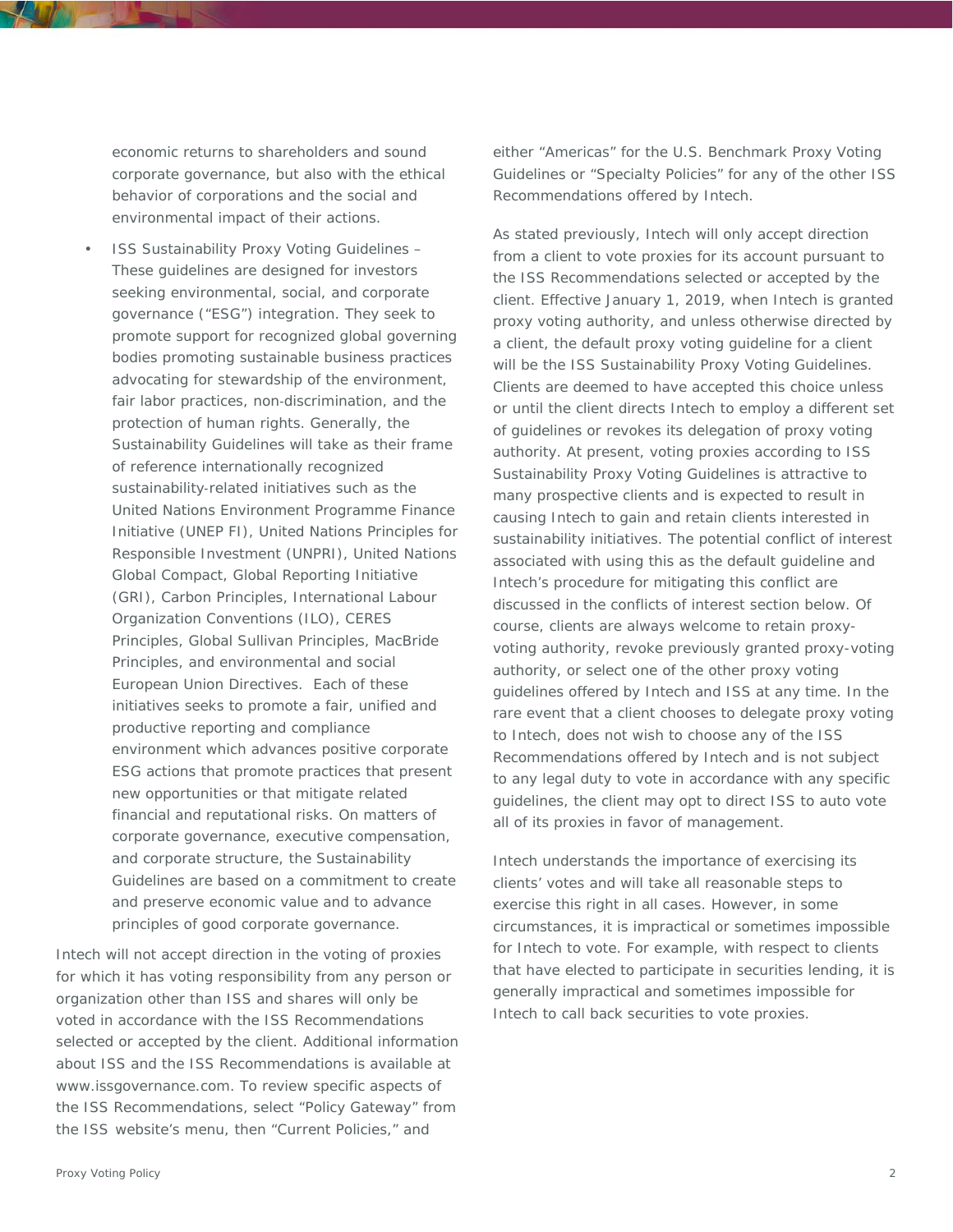Some markets require that securities be "blocked"1 or re-registered to vote at a company's meeting. Absent an issue of compelling economic importance, Intech will generally not vote due to the loss of liquidity imposed by these requirements. Further, the costs of voting (e.g., custodian fees, vote agency fees) in emerging and other international markets may be substantially higher than in the U.S. As such, Intech, through its agent, ISS, will limit voting on securities in instances where the issues presented are unlikely to have a material impact on shareholder value.

#### II. Delegation of Proxy Voting Administration

Pursuant to an agreement, Intech has engaged the services of the Janus Henderson Denver Operations Control Group, a division of Janus Henderson Group plc ("Janus Henderson" or "JHG") (Intech's former parent company), to oversee ISS in the administration of its proxy voting. Reliance on the Janus Henderson Denver Operations Control Group for this service provides Intech with operational efficiency.

#### III. Janus Henderson Denver Operations Control Group

The Janus Henderson Denver Operations Control Group works with ISS on behalf of Intech with proxy voting responsibilities. It is responsible for ensuring that all proxies for which Intech bears responsibility are voted appropriately.

#### IV. Voting and Use of Proxy Voting Service

Intech has engaged ISS to assist in the voting of proxies. ISS is responsible for coordinating with clients' custodians to ensure that all proxy materials received by the custodians relating to clients' portfolio securities are

processed timely. ISS is responsible for working with the Janus Henderson Denver Operations Control Group to coordinate the actual votes cast. In addition, ISS is responsible for maintaining records of all votes cast on behalf of client accounts and copies of all proxy statements received by issuers and for promptly providing such materials to Intech, Janus Henderson or clients, upon request.

ISS uses an electronic vote management system that automatically populates each ballot with vote recommendations based on the specific proxy-voting guidelines selected by the client without prior review by Intech, thereby enabling the automatic submission of votes in a timely and efficient manner. The prepopulation of voting recommendations on a ballot strictly adheres to each client's selected proxy voting guidelines. Under no circumstances is ISS authorized to deviate from a client's proxy voting guidelines.

ISS will not proceed with the automatic voting of prepopulated ballots if it has become aware that an issuer intends to file or has filed additional soliciting materials before the submission deadline. In such instances, ISS will consider such information prior to voting to ensure that it is voting in clients' best interests. ISS has policies and procedures in place to ensure that proxy-voting recommendations are based on current and accurate information from issuers.

## V. Conflicts of Interest

Intech is committed to acting in a consistent and transparent manner. Our principal objective when voting proxies or when deciding whether and, if so, how to engage with a company is to ensure that we fulfill our fiduciary duty by acting in the interests of our clients at all times. Intech has adopted the following procedures and controls to avoid conflicts of interest in connection with proxy voting:

• ISS shall vote all proxies on Intech's behalf in accordance with the ISS Recommendations

 $\overline{a}$ 

<sup>&</sup>lt;sup>1</sup> Share blocking is a mechanism used by certain global jurisdictions, which prohibits trading shares to be voted for a specified period of time prior to a shareholder meeting.<br>Share blocking is intended to facilitate the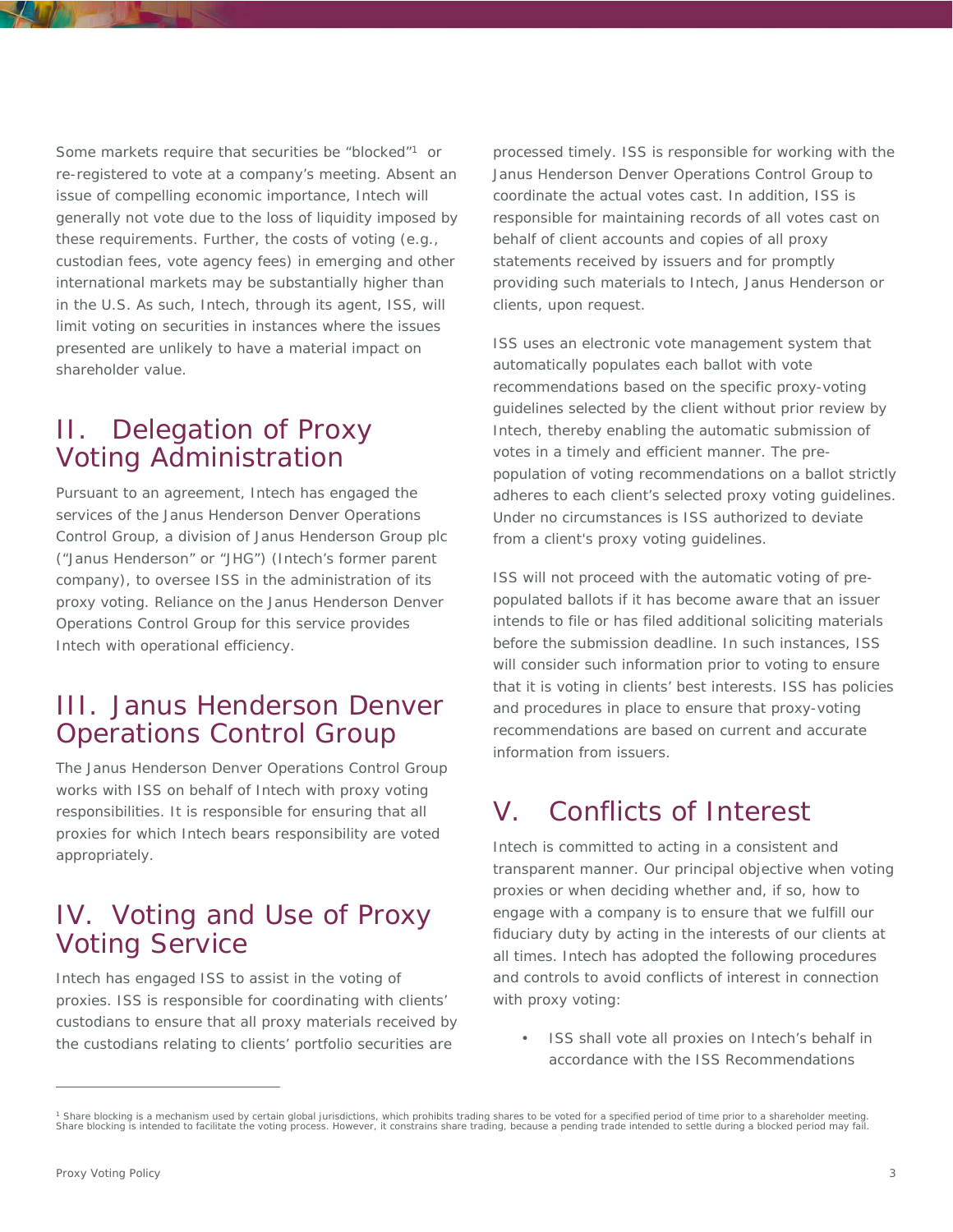selected by each Intech client, which has not retained proxy voting responsibility or the auto voting instructions given to Intech and ISS for any client that has delegated voting to Intech but rejected all of the Intech-approved ISS Recommendations. In its capacity as administrator, JHG shall conduct periodic reviews of proxy voting records on a sample basis to ensure that all votes are actually cast in accordance with this policy.

- The Janus Henderson Denver Operations Control Group is not authorized to override any recommendation except upon the receipt of express written authorization from Intech's Chief Compliance Officer. The Janus Henderson Denver Operations Control Group will maintain records of all overrides, including all required authorizations.
- Without limiting the foregoing, the Janus Henderson Denver Operations Control Group shall not give any consideration to the manner in which votes are being cast on behalf of Janus Henderson or its other advisory affiliates with respect to a particular matter.
- Any attempts to influence the proxy voting process shall be reported immediately to Intech's Chief Compliance Officer.
- All client accounts are prohibited from investing in securities of JHG or its publicly traded affiliates. Intech maintains a restricted list of securities that may not be purchased on behalf of individual accounts, which includes, among other things, affiliates of such accounts. Intech's trading system is designed to prohibit transactions in all securities on the restricted list.
- At least annually, Intech reviews ISS' Policies, Procedures, and Practices Regarding Potential Conflicts of Interest ("ISS' Conflict Policy"), which addresses conflicts of interest that could arise in connection with advisory services provided by ISS or its affiliates, to ensure ISS' Conflict Policy is reasonably designed to minimize any such potential conflicts of interest.
- Intech's default to the ISS Sustainability Proxy Voting Guidelines for clients that grant Intech proxy voting authority without specifying the applicable ISS Recommendations creates a potential conflict of interest because it boosts Intech's ability to retain and attract clients committed to ESG. However, where consistent with our fiduciary responsibilities, Intech believes that clients whose proxies default to the Sustainability Guidelines, absent any direction otherwise, will be as fairly served by these guidelines as under our previous policy, which was based on client type. Moreover, this conflict of interest is mitigated by the fact that clients may notify Intech at any time to amend their choice of ISS Recommendations, including retaining or regaining direct control of their proxy voting rights.
- With respect to clients negative or skeptical about whether ESG provides alpha generation and enhances long-term returns, studies have generally concluded that integrating ESG does not harm performance and can lead to a longerterm enhancement of risk-adjusted returns. Each client has the power to select its own proxy voting guidelines or retain proxy voting authority, any impact on companies included in portfolio holdings that is associated with voting proxies based on ESG considerations remains in client control.

In light of such procedures and controls, potential or actual conflicts in the proxy voting process are rare. In the unusual circumstance that a particular proxy vote may present a potential or actual conflict, the matter shall be referred to Intech's Proxy and Engagement Review Group ("PERG"), which is composed of Intech's Chief Operating Officer & General Counsel, Chief Financial Officer and Chief Compliance Officer. To the extent that a conflict of interest is identified, Intech will vote the proxy according to the ISS recommendation unless otherwise determined by the PERG.